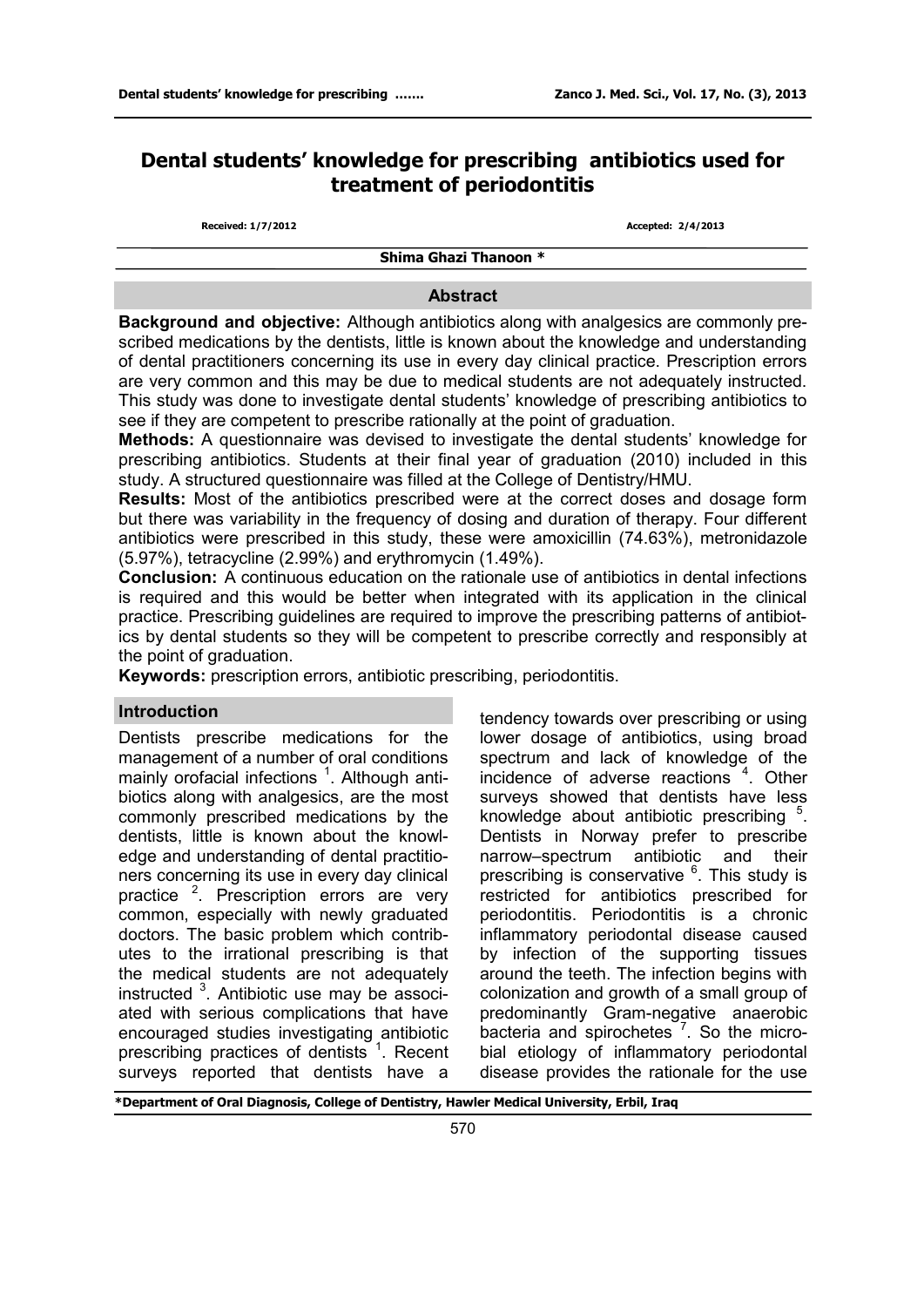of antimicrobial medications <sup>8</sup>. With the use of antibiotics for the treatment of periodontal disease, the dentist is encouraged to know the pathogenic microbial content of the subgingival microbiota and the specific antimicrobial susceptibility pattern of suspected pathogens in order to avoid prescribing antibiotics against pathogen that are resistant to treatment, prescription of inappropriate antimicrobial agents which may lead to over growth of pathogens (suprainfection) and poor clinical response 8 . Dentists' prescription practices and knowledge are not always optimal and studies in different countries conducted to assess the prescription knowledge of dentists revealed lack of uniformity in prescription and sometimes the appropriate rational for prescribing $9-11$ . This study was carried out to assess the level of knowledge of dental students at their final year of graduation regarding prescription of antibiotics for periodontitis, with the focus on their knowledge for prescription components that includes name of antibiotic, dosage form, dose strength, frequency of dosing and reasons for their preferency in prescribing the antibiotic was also included in this study.

#### **Methods**

A questionnaire was devised to investigate the dental students' knowledge for prescribing of antibiotics for periodontitis. Only the dental students at their final year of graduation (2010) included in this study. In this cross-sectional study, 67 students were interviewed with a structured questionnaire, which was filled in the department of periodontics at the College of Dentistry / Hawler Medical University. The questionnaire included the prescription of the locally used antiseptic and systemic antibiotics. A prescription component should include name of antibiotic, dosage form, dose strength and the frequency of dosing; inquires about concentration and daily frequency of chlorhexidine use was also included. The other part of the questionnaire was to write the reasons for

prescribing the antibiotic. Correct and incorrect answers were defined according to the 5<sup>th</sup> year students' dependent course book, (Carranz's clinical periodontology) and to information available in the current available literatures. The questionnaires were analysed and the responses to each question expressed percent of frequencies.

# **Results**

Of the 68 final year dental students, only one student did not participate in the study, the remaining 67 students all took part in this study and were reviewed for their knowledge in prescribing of antibiotics for adults with periodontal disease, a questionnaire was prepared and given for each student. A total of 4 different antibiotics were prescribed in this study. The most commonly prescribed systemic antibiotics were amoxicillin no.50 (74.63%), metronidazole no.4 (5.97%), tetracycline no.2 (2.99%), erythromycin no.1 (1.49%), and seven (10.44 %) of the 67 students did not know to prescribe any antibiotic for periodontitis and three students (4.48%) prescribed a combination of the two antibiotics amoxicillin and metronidazole, Figure 1.



**Figure 1:** Single and combined antibiotic therapy prescribed by dental students.

Results for prescribing antibiotics including the dosage form, dose strength and frequency of dosing are shown in Table 1. Regarding the results for the duration of antibiotic therapy for periodontitis, all the systemic antibiotics were prescribed for a duration ranging from three days up to one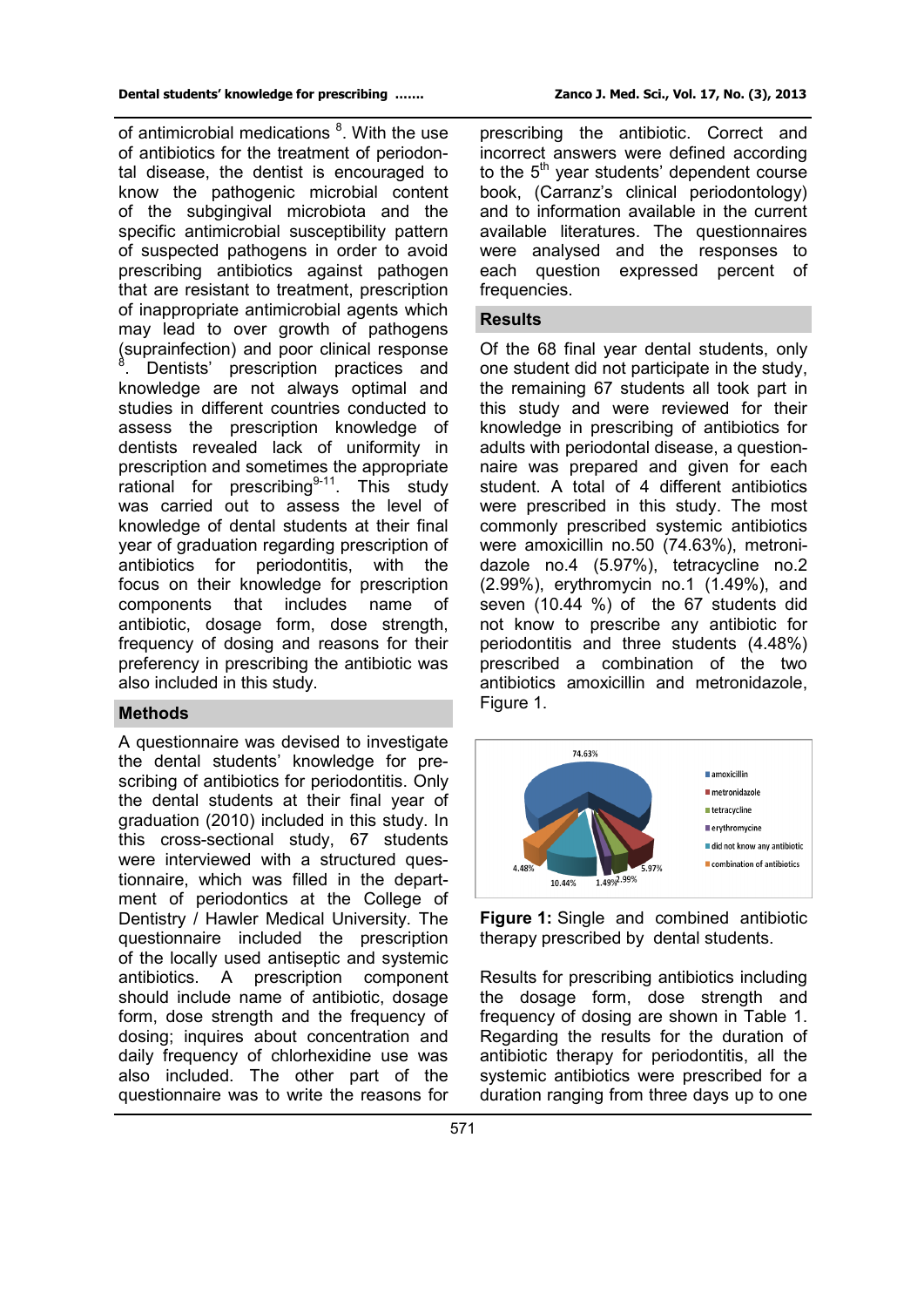#### **Dental students' knowledge for prescribing ……. Zanco J. Med. Sci., Vol. 17, No. (3), 2013**

month as shown in Table 2. Regarding the prescription of local antiseptic chlorhexidine gargle, it was prescribed for periodontal diseases by only 57 students (85%) of 67 students with varied concentrations and daily frequency, (49%) prescribed 0.2 %, (3.5 %) prescribed 0.5% strength, and (24.50 %) prescribed the 0.12 %

strength .The rest of the students (23 %) did not know the strength of chlorhexidine gargle that can be used for periodontitis. Students prescribed chlorhexidine with different frequency of dosing and (19 %) students did not know the frequency of chlorhexidine Figure 2.

**Table 1:** Dose, dosage form and frequency of dosing of antibiotics prescribed by dental students

| <b>Antibiotic</b><br>therapy | Dosage form               |            | Dose    |      | <b>Frequency of dosing</b> |            |
|------------------------------|---------------------------|------------|---------|------|----------------------------|------------|
|                              | Correct(cap)              | 82%        |         |      | Correct                    | 76%        |
| Amoxicillin                  | Incorrect<br>I don't know | 8%<br>10%  | Correct | 100% | Did not<br>know            | 24%        |
| Metronidazole                | Correct(tab)              | 100%       | Correct | 100% | Correct                    | 100%       |
| Tetracycline                 | Correct(cap)<br>Incorrect | 50%<br>50% | Correct | 100% | Correct<br>Incorrect       | 50%<br>50% |
| Erythromycin                 | Correct(cap)              | 100%       | Correct | 100% | Incorrect                  | 100%       |

# **Table 2:** Duration of antibiotic treatment for periodontitis

# **Duration of treatment**

## **Antibiotics**

|                        | 3days<br>$N(\% )$ | $4-5$ days<br>$N(\% )$ | 7days<br>$N(\% )$ | $8-14$ days<br>$N(\% )$ | 1 <sub>month</sub><br>$N(\%)$ | Until patient<br>recover $N(\%)$ | <b>Total</b><br>% |
|------------------------|-------------------|------------------------|-------------------|-------------------------|-------------------------------|----------------------------------|-------------------|
| Amoxicillin            | 16 (32%)          | 6(12)%                 | 16 (32%)          | 8(16%)                  | $1(2\%)$                      | 3(6%)                            | 100%              |
| Metronidazole          |                   |                        | 4 (100%)          |                         |                               |                                  | 100%              |
| Tetracycline           | $1(50\%)$         |                        |                   | $1(50\%)$               |                               |                                  | 100%              |
| Erythromycin           |                   |                        | $1(100\%)$        |                         |                               |                                  | 100%              |
| Combination<br>therapy | 2(66.7%)          |                        | $1(33.3\%)$       |                         |                               |                                  | 100%              |



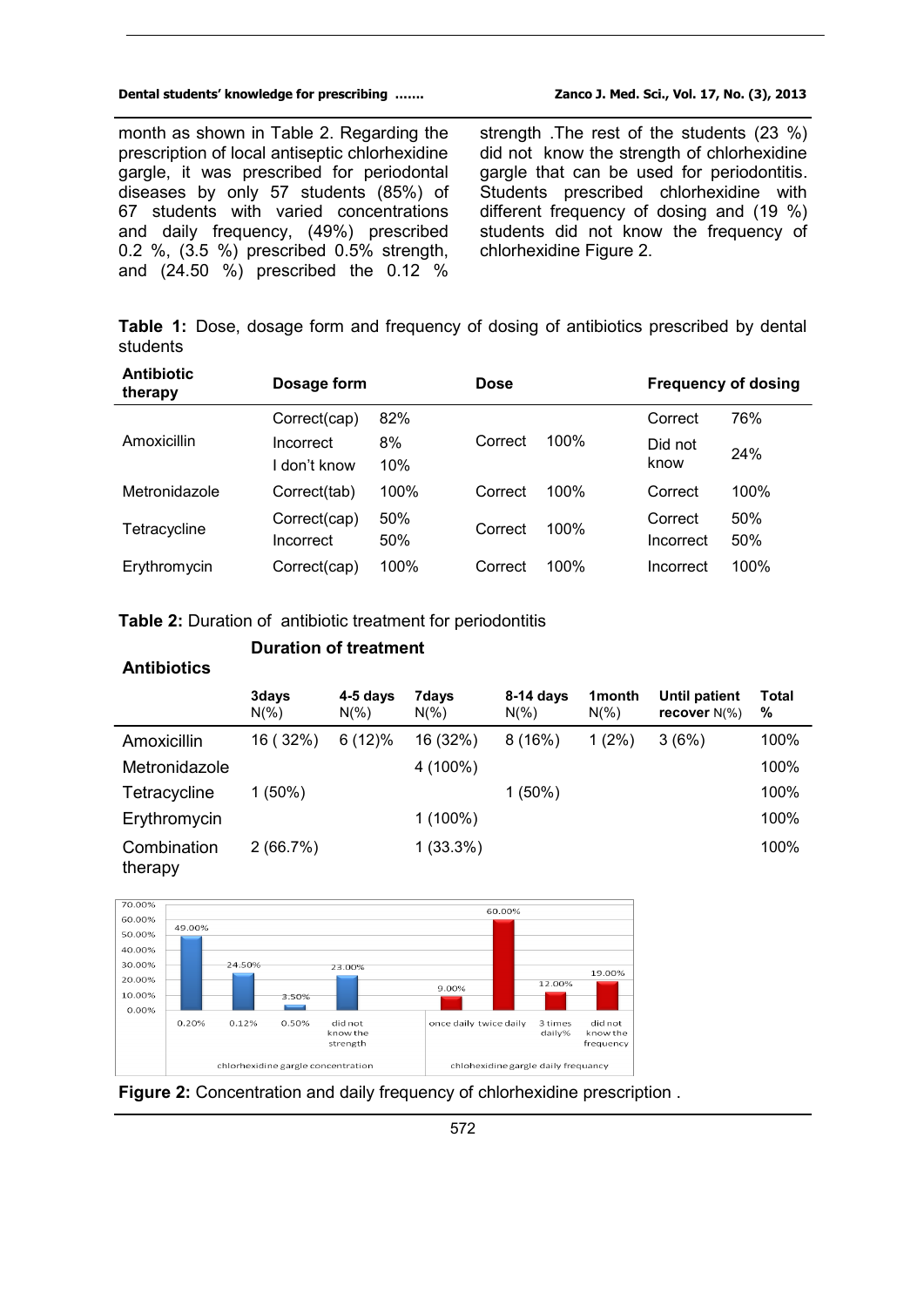Regarding the reasons for prescribing a particular antibiotic for periodontal disease (60 %) of the students gave pharmacological reasons for their prescribing of amoxicillin as their first choice antibiotic and these reasons were (36% broad spectrum, 6% effective ,8% less side effects, 10% both effective and have less side effects) while only (4%) of students give non

pharmacological reasons which is being available, 18 % give no scientific (or incorrect) reason for their prescribing of antibiotic and the reaming 18% did not know a reason for the prescribed antibiotic, Figure 3. For those prescribed metronidazole, tetracycline and erythromycin also gave different reasons of being effective or available or they write incorrect reasons, Table 3.



**Figure 3:** Reasons claimed for prescribing amoxicillin antibiotics for periodontal disease.

| <b>Antibiotics</b>   | Reasons for prescribing antibiotics   |                                            |                             |                            |        |  |  |  |
|----------------------|---------------------------------------|--------------------------------------------|-----------------------------|----------------------------|--------|--|--|--|
|                      | <b>Pharmacological</b><br>(effective) | Non pharmacological<br>(e.g. availability) | <b>Incorrect</b><br>reasons | Did not know<br>any reason | Total% |  |  |  |
| <b>Amoxicillin</b>   | 60%                                   | 4%                                         | 18%                         | 18%                        | 100%   |  |  |  |
| <b>Metronidazole</b> | 50%                                   |                                            | 25%                         | 25%                        | 100%   |  |  |  |
| <b>Tetracycline</b>  | 50%                                   |                                            | 50%                         |                            | 100%   |  |  |  |
| <b>Erythromycine</b> | 100%                                  |                                            |                             |                            | 100%   |  |  |  |

**Table 3:** Reasons for selecting antibiotics for periodontal disease.

# **Discussion**

Antibiotic prescription is clearly a complex multi factorial issue. Prescribers must have a through understanding of the clinical indications for antibiotic prescription both therapeutic and prophylactic. They also need an understanding of the risks of adverse reactions and of the development of resistant strains  $12$ . Chlorhexidine is the most widely used antiseptic product in

dentistry; it exhibits a broad – spectrum efficacy, substantivity to tooth surfaces and mucosa, and dental plaque- inhibiting properties<sup>13</sup>. Reduction of periodontal pathogen can be markedly enhanced by locally delivered antiseptics<sup>14</sup>. This study showed that three quarters of students prescribed chlorhexidine mouth wash at 0.12 % and 0.2 % concentration which is considered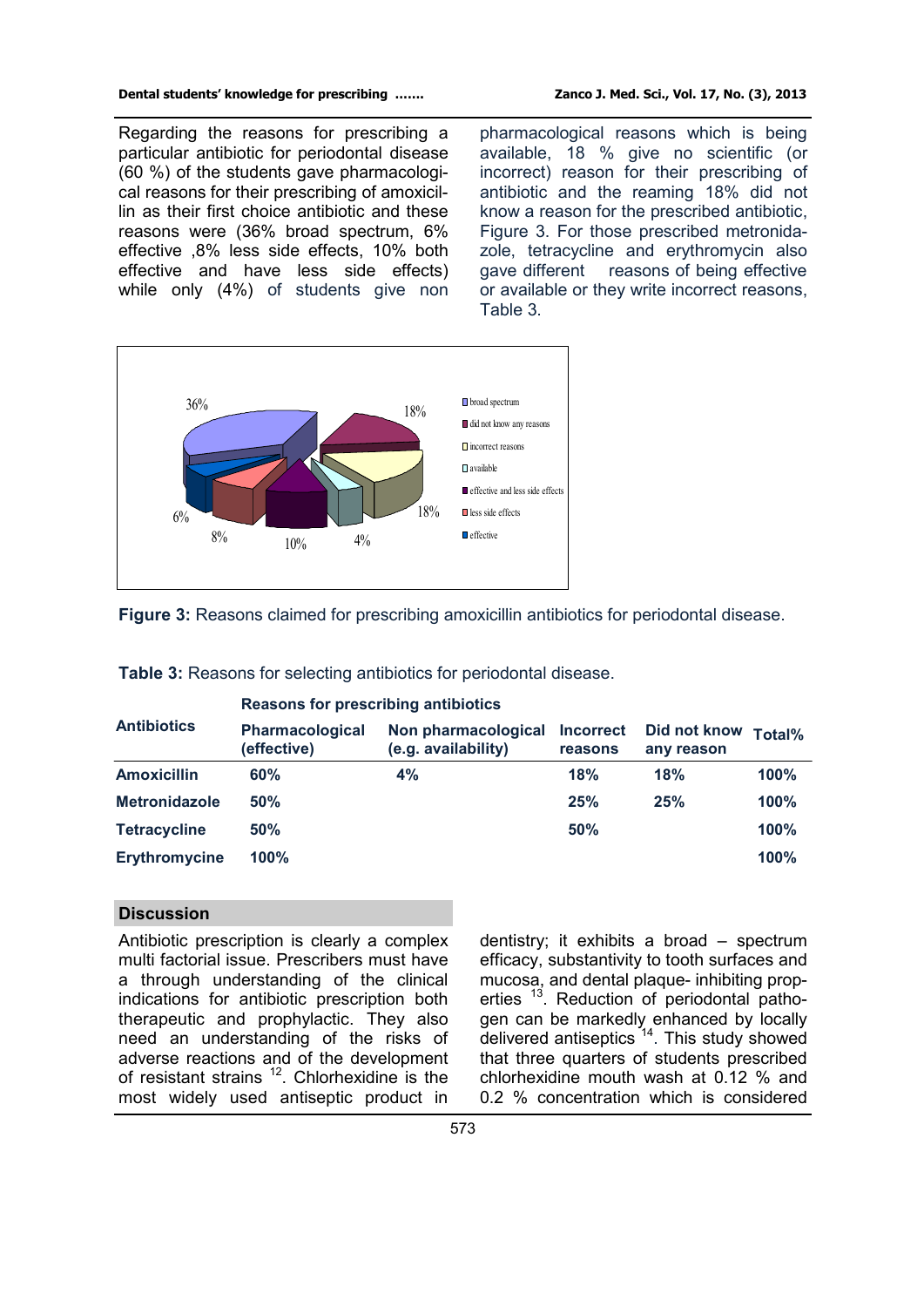effective for prevention of plaque and the prevention and treatment of gingivitis <sup>15, 16</sup>. Prescribing chlorhexidine solution at 0.5 % concentration was considered incorrect because this concentration used preoperatively for skin disinfection and hand washing <sup>16</sup>. Chlorhexidine mouth wash was prescribed with variable daily frequencies but most of students prescribed it  $2 - 3$ times daily which is considered effective in reducing plaque accumulation and gingivitis <sup>15, 16</sup>. Patients with periodontal disease might benefit from rinsing with 10-15ml of 0.12 % of chlorhexidine solution for 30 seconds twice daily <sup>14</sup>. Antibiotics commonly used in periodontics either singly or in combination, include amoxicillin, metronidazole, clindamycin, ciprofloxacin and tetracyclines <sup>13</sup>. This study showed that broad spectrum amoxicillin was the most commonly prescribed as a single antibiotics therapy for periodontal disease and to less extent was metronidazole, tetracycline and erythromycin (75 %, 6%, 3%, 2 % respectively). Comparing studies done in other countries showed that in England  $17$  Jordan and Scotland <sup>(2,11)</sup> amoxicillin and metronidazole were the most commonly prescribed antibiotics by dental practitioners. In Belgium, Mainjot et al ( 2002 ) found that broad spectrum antibiotics (amoxicillin, amoxicillin – clavulanate and clindamycin) were most commonly prescribed in Belgian dental practice <sup>18</sup>. However, dentists in Norway prefer to prescribe a narrow – spectrum antibiotics (phenoxymethyl penicillin)  $6$ . Penicillin is still gold standard in treating dental infections; among the group of penicillin amoxicillin, amoxicillin – clavulanate and penicillin V have been advocated for the treatment for odontic infections. The choice of amoxicillin – clavulanate offer an effective coverage of oral bacteria with its characteristic of attaining high levels in sulcus fluid. However, two main problems associated with the administration of amoxicillin are allergic reactions and its high susceptibility to bacterial  $-$  B  $-$  lactamases which will inactivate the antibiotics. The B– lactamases are relatively common in

periodontal pockets and correlate positively with age of patient and depth of pocket, reducing overall drug efficacy<sup>19</sup>. Metronidazole is the second most prescribed antibiotic in the present study and was most prescribed by dentists else where  $2, 11, 17$ , and should be the dentists' first choice when treating anaerobic infections. It may arrest disease progression in periodontitis patient with p. gingivialis and for p. intermedia infections <sup>19</sup> .Metronidazole is used empirically in combination with one or more antibiotics <sup>20</sup>. Tetracyclines may be indicated in periodontal infections in which Actiomycetem Comitans is the prominent pathogen <sup>8</sup>. Erythromycin belongs to macrolide antibiotics. It is only recommended for patients allergic to penicillin  $17$ . In this study only small percent (4%) presicribed combination of antibiotics for periodontal disease which included amoxicillin plus metronidazol. This combination provides a relatively predictable eradication of Actinomycetem Comitans and marked suppresion of P. gingivialis in aggressive forms of adolescent periodontitis <sup>8</sup>. Similar to our result, Palmer et al found that in England about 5.6% of prescription were for combinations of antibiotics, the most frequent combination being amoxicillin and metronidazole, while DPF (Dental Practitioners' Formulary) in England recommends plenoxymethylpenicillin (or erythromycin) with metronidazole as combination therapy  $17$ . In USA the combination therapy used in periodontal disease is metronidazole and amoxicillin or metronidozole and ciprofloxacin <sup>21</sup>. A combination of antimicrobials instead of a single agent may be considered, especially in the case of periodontal infection due to multiple pathogens with different antimicrobial susceptibility; in such a situation a combination of drugs is chosen to cover all the important pathogens  $8$ . Single or combined drug therapies have become more important in dental practice, but whenever possible, single drug therapies should be prescribed to reduce the incidence of side effects, emergence of resistant bacteria and cost of therapy  $22$ .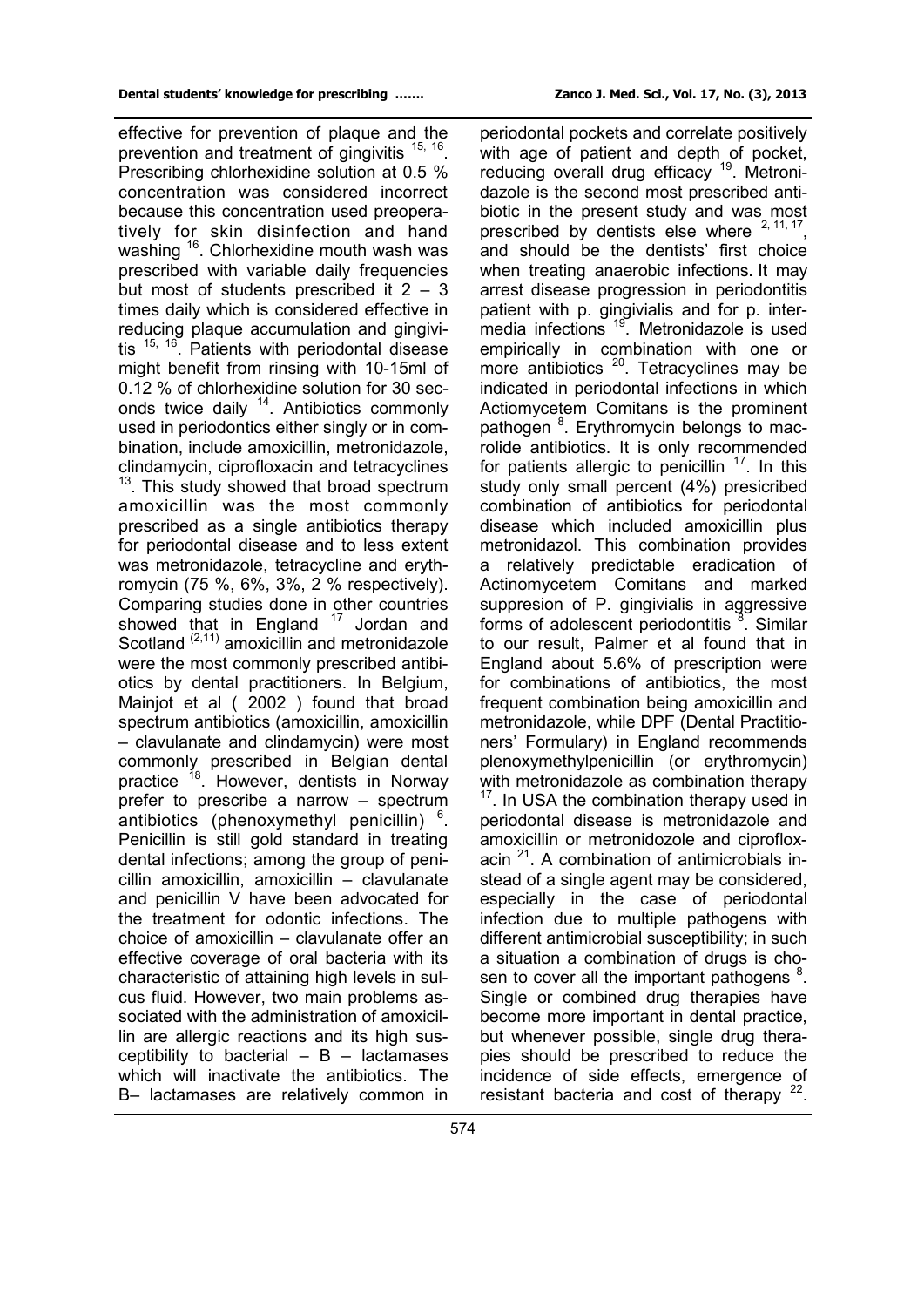The choice of antibiotics that a dental practitioner makes, because the range of options is limited, is less likely to be inappropriate. It may therefore be the dose, duration, or frequency of antibiotic prescription that is inappropriate  $20$ . This study showed that most of the antibiotics were prescribed at the correct doses and dosage form but there was variability in the frequency of dosing and duration of therapy for the prescribed antibiotics, and still there is about 20% of students did not know to prescribe any antibiotics for patients with periodontal disease. Two different studies in Jordan and England showed that GDPs prescribe antibiotics for acute dental infections with a wide variety of dosage, frequency and duration  $2.17$ . Salako et al (2004) showed that dentists in Kuwait preferred to prescribe a lower dosage of an antibiotic over a longer period <sup>9</sup>. In recent years, more attention has been given to short courses. Rubenstein (2007) explains that therapy with short-course antibiotics requires that the antibiotic should have certain characteristics, such as: rapid onset of action, easy penetrability into tissue, bactericidal activity, administration at an optimal dose and optimal dosing regimen 23. Prolonged courses of antibiotics destroy the commensel flora <sup>24</sup>. Antibiotics should be prescribed at the correct dose, frequency and duration that minimal inhibitory concentration is exceeded and side effects and selection of resistant bacteria are prevented <sup>17</sup>. Regarding the reasons for prescribing a particular systemic antibiotic, the results showed that it was mostly based on pharmacological factors(e.g. antibacterial spectrum of antibiotic) ,as a first option in case of choosing between different antibiotics, rather than non-pharmacological factors (e.g. cost and availability of the antibiotic). However, most of students were incomplete in their answer regarding their preferenced choice of antibiotics they prescribed, this may be due to lack of knowledge for the antibiotics regarding spectrum of antibacterial activity. Studies have suggested that prescription is

influenced by undergraduate and post graduate education, publication and advertising, and non-clinical factors such as the cost and availability  $2, 25, 26$ .

#### **Conclusion**

Making decision in antibiotic therapy prescriptions requires continuous education in the rationale use of antibiotics in dental infections and it may help to be integrated with its application in the clinical practice at the teaching clinics of the dentistry College during the academic years.

## **References**

- 1. Dar-Odeh NS, Hammad OS, Al-Omiri MK, jgrausat AS, Shehabi AA. Antibiotic Prescribing practices by dentists: a review. press.. Therapeutics and Clinical risk management 2010; 6:301–06.
- 2. Sawair FA. Antibiotic prescription by general dental practitioners in the management of acute dentoalveolar infections. Saud Dent J 2006; 18  $(2):111-7.$
- 3. Jaykaran M D. Prescribing knowledge of the intern doctors in India. The internet Journal of Epidemiology 2009; 7 (1):1–10.
- 4. Murti A, Morse Z. Dental antibiotic prescription in Fijian adults. Int Dent J 2007; 57: 65–70.
- 5. Dimerbas F, Gjermo PE, Preus HR. Antibiotic prescribing practices among Norwegian dentists. Acta Odontal Scand 2006; 64:355–9.
- 6. Al-Haroni M. Skang N. Incidence of antibiotic prescribing in dental practice in Norway and its contribution to national consumption. J Antimicrob Chemother 2007; 59:1161–6.
- 7. Roy CP, Paul IE. Case definitions for use in population – based surveillance of periodontitis. J Periodontol 2007 (Suppl.); 78(7):1387-99.
- 8. Slots J. Systemic antibiotic in periodontics. J. Periodontal 2004; 75:1553–65.
- 9. Salako NO, Rotimi VO, Adib SM, Al-Mustafa S. Pattern of antibiotic prescription in management of oral diseases among dentists in Kuwait. J Dent 2004; 32:503–9.
- 10. Al-Haroni M, Skang N. Knowledge of prescribing antimicrobials among Yemeni general dentists. Acta Odontologica Scandinavica 2006; 64(5): 274– 80.
- 11. Roy KM, Bagy J. Antibiotic prescribing by general dental practioners in the greater Glasgow health board, Scotland, British Dental J 2000;188 (12):674–6.
- 12. Jaunay T, Sambrook P, Goss A. Antibiotic prescribing practices by south Australian general dental practioners. Aust Dent J 2000; 45(3): 179–86.
- 13. Russel A, Day M. Antibacterial activity of chlorhexidine. J Hosp infect 1993; 25: 229–38.